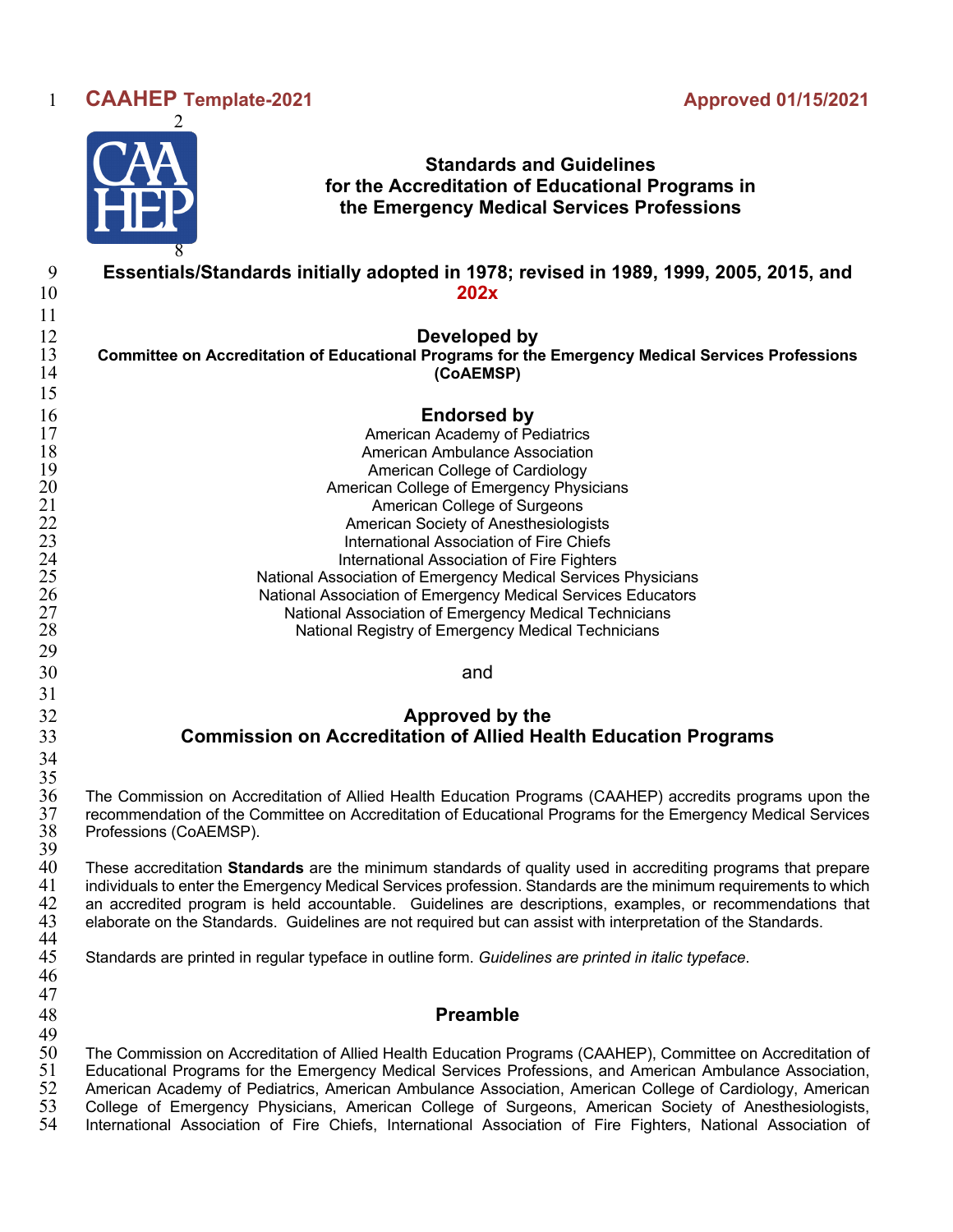55 Emergency Medical Services Physicians, National Association of Emergency Medical Services Educators, National<br>56 Association of Emergency Medical Technicians, and National Registry of Emergency Medical Technicians 56 Association of Emergency Medical Technicians, and National Registry of Emergency Medical Technicians 57 cooperate to establish, maintain and promote appropriate standards of quality for educational programs in the<br>58 Emergency Medical Services and to provide recognition for educational programs that meet or exceed the min 58 Emergency Medical Services and to provide recognition for educational programs that meet or exceed the minimum<br>59 standards outlined in these accreditation **Standards and Guidelines for the Accreditation of Educational** 59 standards outlined in these accreditation **Standards and Guidelines for the Accreditation of Educational Programs**. CAAHEP encourages innovation and quality education programs throughout the CAAHEP accreditation 61 process, consistent with the CAAHEP policy on institutional autonomy. These **Standards and Guidelines** are 62 designed to ensure the integrity of the CAAHEP accreditation process. Directories of accredited programs are<br>63 published for the information of students, employers, educational institutions and organizations, credentia 63 published for the information of students, employers, educational institutions and organizations, credentialing bodies, and the public.

65 66 These **Standards and Guidelines** are to be used for the development, evaluation, and self-analysis of Emergency 67 Medical Services programs. Site visit teams assist in the evaluation of a program's compliance with the accreditation<br>68 standards. standards.

### 70 **Description of the Profession**

 $^{71}_{72}$  The Emergency Medical Services Professions include four levels: Paramedic, Advanced EMT, EMT, and Emergency Medical Responder. CAAHEP accredits educational programs at the Paramedic and Advanced EMT 74 levels. Programs at the EMT and Emergency Medical Responder levels may be included as exit points in CAAHEP<br>75 accredited Paramedic and Advanced EMT programs. "Stand-alone" EMT and Emergency Medical Responder accredited Paramedic and Advanced EMT programs. "Stand-alone" EMT and Emergency Medical Responder programs may be reviewed by the Committee on Accreditation of Educational Programs for the Emergency Medical Services Professions (CoAEMSP). 78

### 79 **Paramedic**

69

 $\begin{array}{c} 80 \\ 81 \end{array}$ 81 The Paramedic is an allied health professional whose primary focus is to provide advanced emergency medical<br>82 care for critical and emergent patients who access the emergency medical system. This individual possesses t care for critical and emergent patients who access the emergency medical system. This individual possesses the 83 complex knowledge and skills necessary to provide patient care and transportation. Paramedics function as part of<br>84 a comprehensive EMS response, under medical oversight. Paramedics perform interventions with the basic 84 a comprehensive EMS response, under medical oversight. Paramedics perform interventions with the basic and<br>85 advanced equipment typically found on an ambulance. The Paramedic is a link from the scene into the health ca 85 advanced equipment typically found on an ambulance. The Paramedic is a link from the scene into the health care<br>86 system. system. 87

### 88 **Advanced Emergency Medical Technician**

89<br>90 90 The primary focus of the Advanced Emergency Medical Technician is to provide basic and limited advanced<br>91 emergency medical care and transportation for critical and emergent patients who access the emergency medical 91 emergency medical care and transportation for critical and emergent patients who access the emergency medical<br>92 system. This individual possesses the basic knowledge and skills necessary to provide patient care and 92 system. This individual possesses the basic knowledge and skills necessary to provide patient care and<br>93 transportation. Advanced Emergency Medical Technicians function as part of a comprehensive EMS response, 93 transportation. Advanced Emergency Medical Technicians function as part of a comprehensive EMS response,<br>94 under medical oversight. Advanced Emergency Medical Technicians perform interventions with the basic and 94 under medical oversight. Advanced Emergency Medical Technicians perform interventions with the basic and<br>95 advanced equipment typically found on an ambulance. The Advanced Emergency Medical Technician is a link from 95 advanced equipment typically found on an ambulance. The Advanced Emergency Medical Technician is a link from<br>96 the scene to the emergency health care system. the scene to the emergency health care system.

97

### 98 **Emergency Medical Technician**

 $\frac{99}{100}$ 100 The primary focus of the Emergency Medical Technician is to provide basic emergency medical care and 101 transportation for critical and emergent patients who access the emergency medical system. This individual 101 transportation for critical and emergent patients who access the emergency medical system. This individual<br>102 possesses the basic knowledge and skills necessary to provide patient care and transportation. Emergency Me 102 possesses the basic knowledge and skills necessary to provide patient care and transportation. Emergency Medical<br>103 Technicians function as part of a comprehensive EMS response, under medical oversight. Emergency Medi 103 Technicians function as part of a comprehensive EMS response, under medical oversight. Emergency Medical<br>104 Technicians perform interventions with the basic equipment typically found on an ambulance. The Emergency Technicians perform interventions with the basic equipment typically found on an ambulance. The Emergency 105 Medical Technician is a link from the scene to the emergency health care system. 106

- 107 **Emergency Medical Responder**
- $\frac{108}{109}$

109 The primary focus of the Emergency Medical Responder is to initiate immediate lifesaving care to critical patients<br>110 who access the emergency medical system. This individual possesses the basic knowledge and skills n who access the emergency medical system. This individual possesses the basic knowledge and skills necessary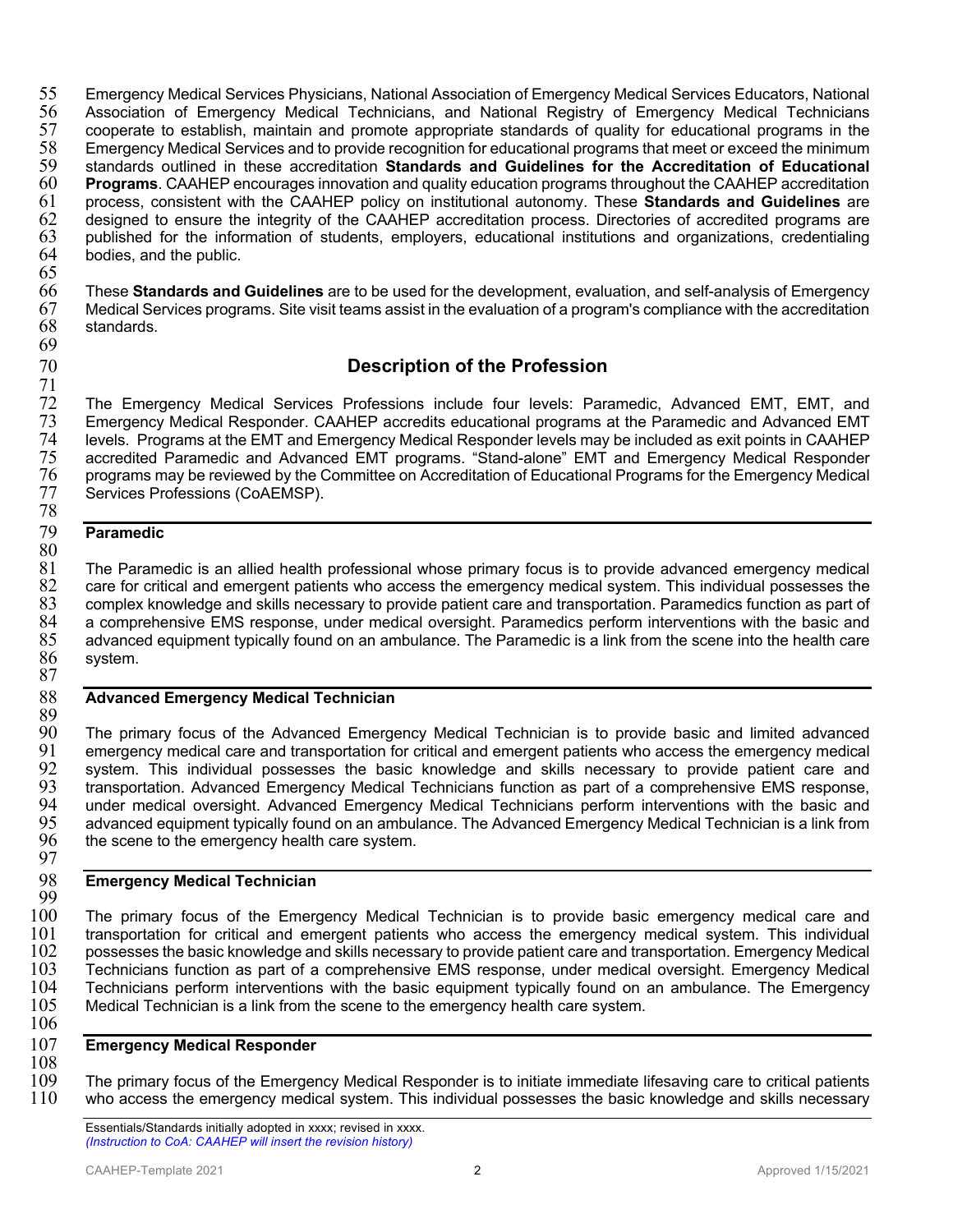111 to provide lifesaving interventions while awaiting additional EMS response and to assist higher level personnel at 112 the scene and during transport. Emergency Medical Responders function as part of a comprehensive EM 112 the scene and during transport. Emergency Medical Responders function as part of a comprehensive EMS<br>113 response, under medical oversight. Emergency Medical Responders perform basic interventions with minimal 113 response, under medical oversight. Emergency Medical Responders perform basic interventions with minimal<br>114 equipment. equipment.

- 115
- 116
- 117

119 120

 $\frac{128}{129}$ 

 $\frac{132}{133}$ 

137<br>138

 $\frac{140}{141}$ 

145

147

149 150<br>151

 $\frac{154}{155}$ 

157

160

164

### 118 **STANDARD I. SPONSORSHIP**

## 121 **I. Sponsorship**

# 122 **A. Program Sponsor**

- 123 A program sponsor must be at least one of the following:<br>124 1. A post-secondary academic institution accredited
- 124 1. A post-secondary academic institution accredited by an institutional accrediting agency that is<br>125 recognized by the U.S. Department of Education and must be authorized under applicable law or other 125 recognized by the U.S. Department of Education and must be authorized under applicable law or other 126 acceptable authority to provide a post-secondary program, which awards a minimum of a certificate at <br>127 **burbary 127** the completion of the program.
- 129 2. A post-secondary academic institution outside of the United States and its territories that is authorized<br>130 130 under applicable law or other acceptable authority to provide a post-secondary program, which awards 130 under applicable law or other acceptable authority to provide a post-secondary program, which awards<br>131 annimum of certificate or equivalent at the completion of the program. a minimum of certificate or equivalent at the completion of the program.
- 133 3. A hospital, clinic or medical center accredited by a healthcare accrediting agency or equivalent that is<br>134 recognized by the U.S. Department of Health and Human Services and authorized under applicable 134 recognized by the U.S. Department of Health and Human Services and authorized under applicable<br>135 law to provide healthcare and authorized under applicable law to provide the post-secondary program, 135 law to provide healthcare and authorized under applicable law to provide the post-secondary program,<br>136 which awards a minimum of a certificate at the completion of the program. which awards a minimum of a certificate at the completion of the program.
- 138 4. A branch of the United States Armed Forces or a federal, state, or local governmental or municipal 139 agency which awards a minimum of a certificate at the completion of the program.
- 5. A consortium, which is a group made up of two or more members that operate an educational program through a written agreement that outlines the expectations and responsibilities of each of the partners.<br>143 ht least one of the consortium partners must meet the requirements of a program sponsor set forth in 143 At least one of the consortium partners must meet the requirements of a program sponsor set forth in 144  $I.A.1 - I.A.5.$

146 Consortium does not refer to clinical affiliation agreements with the program sponsor.

148 *For a distance education program, the location of program is the mailing address of the sponsor.*

# 151 **B. Responsibilities of Program Sponsor**

The program sponsor must:

- 153 1. Ensure that the program meets the Standards;
- 155 2. Award academic credit for the program or have academic credit accessible to students through an 156 articulation agreement(s); and
- 158 3. Have a preparedness plan in place that assures continuity of education services in the event of an 159 unanticipated interruption.

161 *Examples of unanticipated interruptions may include unexpected departure of key personnel, natural*  162 *disaster, public health crisis, fire, flood, power failure, failure of information technology services, or other*  163 *events that may lead to inaccessibility of educational services.* 

Essentials/Standards initially adopted in xxxx; revised in xxxx. *(Instruction to CoA: CAAHEP will insert the revision history)*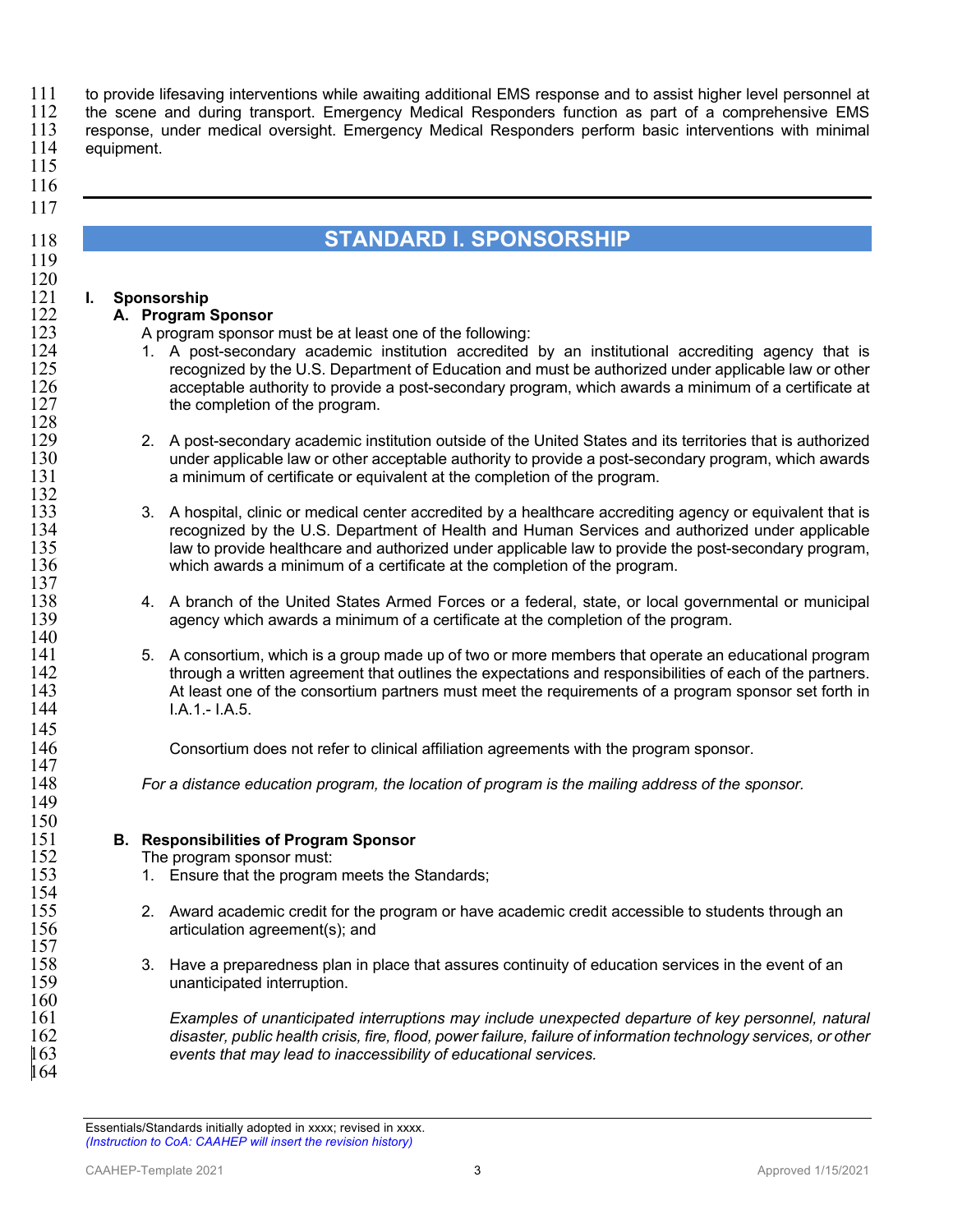| 165<br>166 | <b>STANDARD II. PROGRAM GOALS</b> |                                                                                                                                                                                                                                                                                                                                                                                                                                                                                                |  |  |  |  |  |
|------------|-----------------------------------|------------------------------------------------------------------------------------------------------------------------------------------------------------------------------------------------------------------------------------------------------------------------------------------------------------------------------------------------------------------------------------------------------------------------------------------------------------------------------------------------|--|--|--|--|--|
|            |                                   | II. Program Goals                                                                                                                                                                                                                                                                                                                                                                                                                                                                              |  |  |  |  |  |
|            |                                   | A. Program Goals and Minimum Expectations<br>The program must have the following minimum expectations statement:<br>Paramedic: "To prepare Paramedics who are competent in the cognitive (knowledge), psychomotor<br>(skills), and affective (behavior) learning domains to enter the profession."                                                                                                                                                                                             |  |  |  |  |  |
|            |                                   | Advanced Emergency Medical Technician: "To prepare Advanced Emergency Medical Technicians<br>$\bullet$<br>who are competent in the cognitive (knowledge), psychomotor (skills), and affective (behavior) learning<br>domains to enter the profession."                                                                                                                                                                                                                                         |  |  |  |  |  |
|            |                                   | Programs that adopt educational goals beyond the minimum expectations statement must provide evidence<br>that all students have achieved those goals prior to entry into the field.                                                                                                                                                                                                                                                                                                            |  |  |  |  |  |
|            |                                   | Program goals must be compatible with the mission of the sponsoring institution(s), the expectations of the<br>communities of interest, and accepted standards of roles and functions of an emergency medical services<br>professional. Goals are based upon the substantiated needs of health care providers and employers, and<br>the educational needs of the students served by the educational program. Program goals must be written<br>referencing one or more of the learning domains. |  |  |  |  |  |
|            |                                   | The program must assess its goals at least annually and respond to changes in the needs and expectations<br>of its communities of interest.                                                                                                                                                                                                                                                                                                                                                    |  |  |  |  |  |
|            |                                   | In this Standard, "field" refers to the Profession.                                                                                                                                                                                                                                                                                                                                                                                                                                            |  |  |  |  |  |
|            |                                   | <b>B. Program Advisory Committee</b><br>The program advisory committee must include at least one representative of each community of interest<br>and must meet annually. Communities of interest served by the program include, but are not limited to,<br>students, graduates, faculty members, sponsor employers, physicians, clinical and field internship<br>representatives, and the public.                                                                                              |  |  |  |  |  |
|            |                                   | The program advisory committee advises the program regarding revisions to curriculum and program goals<br>based on the changing needs and expectations of the program's communities of interest, and an<br>assessment of program effectiveness, including the outcomes specified in these Standards.                                                                                                                                                                                           |  |  |  |  |  |
|            |                                   | It is recommended that the chair of the advisory committee be from one of the following groups: graduates,<br>employers, physicians, clinical and field internship representatives, or public.                                                                                                                                                                                                                                                                                                 |  |  |  |  |  |
|            |                                   | Program advisory committee meetings may be conducted using synchronous electronic means.                                                                                                                                                                                                                                                                                                                                                                                                       |  |  |  |  |  |
|            |                                   |                                                                                                                                                                                                                                                                                                                                                                                                                                                                                                |  |  |  |  |  |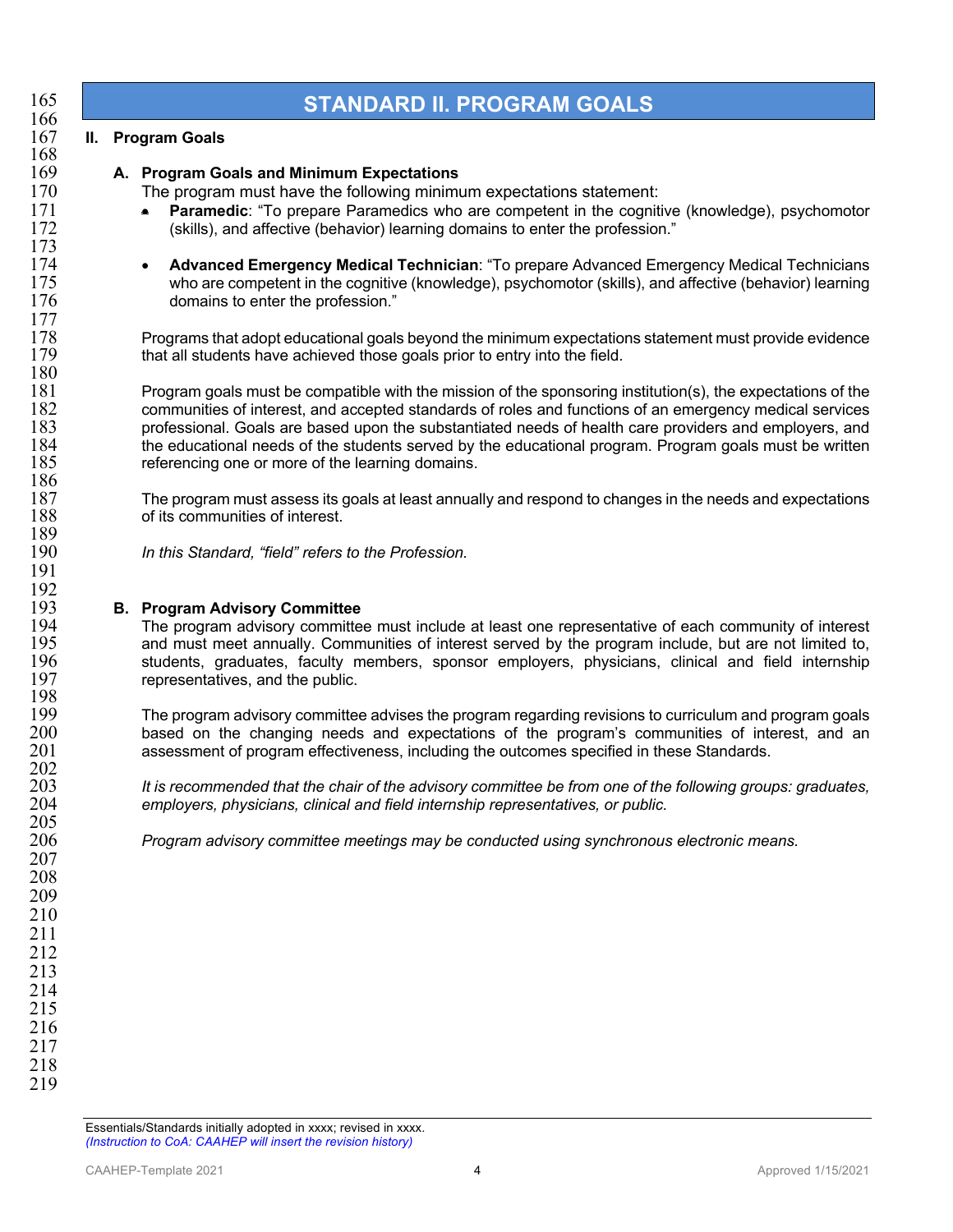| 220        |                                                                                                                  |                     |              | <b>STANDARD III. RESOURCES</b>                                                                              |  |  |  |
|------------|------------------------------------------------------------------------------------------------------------------|---------------------|--------------|-------------------------------------------------------------------------------------------------------------|--|--|--|
| 221<br>222 |                                                                                                                  | III. Resources      |              |                                                                                                             |  |  |  |
| 223        |                                                                                                                  |                     |              |                                                                                                             |  |  |  |
| 224        |                                                                                                                  |                     | A. Resources |                                                                                                             |  |  |  |
| 225        |                                                                                                                  |                     |              | 1. Type and Amount                                                                                          |  |  |  |
| 226        |                                                                                                                  |                     |              | Program resources must be sufficient to ensure the achievement of the program's goals and outcomes.         |  |  |  |
| 227        |                                                                                                                  |                     |              | Resources must include, but are not limited to                                                              |  |  |  |
| 228        |                                                                                                                  |                     | a. Faculty;  |                                                                                                             |  |  |  |
| 229        |                                                                                                                  |                     |              | b. Administrative and support staff;                                                                        |  |  |  |
| 230        |                                                                                                                  |                     |              | c. Curriculum;                                                                                              |  |  |  |
| 231        |                                                                                                                  |                     |              | d. Finances;                                                                                                |  |  |  |
| 232        |                                                                                                                  |                     |              | e. Faculty and staff workspace;                                                                             |  |  |  |
| 233        |                                                                                                                  | f.                  |              | Space for confidential interactions;                                                                        |  |  |  |
| 234        |                                                                                                                  | g.                  |              | Classroom and laboratory (physical or virtual);                                                             |  |  |  |
| 235        |                                                                                                                  |                     | h.           | Ancillary student facilities;                                                                               |  |  |  |
| 236        |                                                                                                                  | i.                  |              | <b>Clinical affiliates</b>                                                                                  |  |  |  |
| 237        |                                                                                                                  |                     |              | Field affiliates;                                                                                           |  |  |  |
| 238        |                                                                                                                  | k.                  |              | Equipment;                                                                                                  |  |  |  |
| 239        |                                                                                                                  | I.                  |              | Supplies;                                                                                                   |  |  |  |
| 240        |                                                                                                                  |                     |              | m. Information technology;                                                                                  |  |  |  |
| 241        |                                                                                                                  |                     | n.           | Instructional materials; and                                                                                |  |  |  |
| 242        |                                                                                                                  |                     |              | o. Support for faculty professional development.                                                            |  |  |  |
| 243        |                                                                                                                  |                     |              |                                                                                                             |  |  |  |
| 244        |                                                                                                                  |                     |              |                                                                                                             |  |  |  |
| 245        |                                                                                                                  | 2.                  |              | Hospital/Clinical, Field Experience, and Capstone Field Internship Affiliations                             |  |  |  |
| 246        |                                                                                                                  |                     |              |                                                                                                             |  |  |  |
| 247        |                                                                                                                  |                     |              | For all affiliations, students must have access to adequate numbers of patients, proportionally distributed |  |  |  |
| 248        |                                                                                                                  |                     |              | by age-range, chief complaint and interventions in the delivery of emergency care appropriate to the        |  |  |  |
| 249        |                                                                                                                  |                     |              | level of the Emergency Medical Services Profession(s) for which training is being offered.                  |  |  |  |
| 250        |                                                                                                                  |                     |              |                                                                                                             |  |  |  |
| 251        |                                                                                                                  |                     |              | The clinical/field experience and capstone field internship resources must ensure exposure to, and          |  |  |  |
| 252        |                                                                                                                  |                     |              | assessment and management of the following patients and conditions: adult trauma and medical                |  |  |  |
| 253        |                                                                                                                  |                     |              | emergencies; pediatric trauma and medical emergencies including assessment and management; and              |  |  |  |
| 254        |                                                                                                                  |                     |              | geriatric trauma and medical emergencies.                                                                   |  |  |  |
| 255        |                                                                                                                  |                     |              |                                                                                                             |  |  |  |
| 256        |                                                                                                                  |                     |              |                                                                                                             |  |  |  |
| 257        |                                                                                                                  | <b>B.</b> Personnel |              |                                                                                                             |  |  |  |
| 258        | The sponsor must appoint sufficient faculty and staff with the necessary qualifications to perform the functions |                     |              |                                                                                                             |  |  |  |
| 259        |                                                                                                                  |                     |              | identified in documented job descriptions and to achieve the program's stated goals and outcomes.           |  |  |  |
| 260        |                                                                                                                  |                     |              |                                                                                                             |  |  |  |
| 261        |                                                                                                                  | 1.                  |              | <b>Program Director</b>                                                                                     |  |  |  |
| 262        |                                                                                                                  |                     |              | a. Responsibilities                                                                                         |  |  |  |
| 263        |                                                                                                                  |                     |              | The program director must be responsible for all aspects of the program, including but not limited          |  |  |  |
| 264        |                                                                                                                  |                     | to:          |                                                                                                             |  |  |  |
| 265        |                                                                                                                  |                     | 1)           | Administration, organization, supervision of the program;                                                   |  |  |  |
| 266        |                                                                                                                  |                     |              |                                                                                                             |  |  |  |
| 267        |                                                                                                                  |                     | 2)           | Continuous quality review and improvement of the program;                                                   |  |  |  |
| 268<br>269 |                                                                                                                  |                     |              | Academic oversight, including curriculum planning and development;                                          |  |  |  |
| 270        |                                                                                                                  |                     | 3)           |                                                                                                             |  |  |  |
|            |                                                                                                                  |                     |              |                                                                                                             |  |  |  |

4) Orientation/training and supervision of clinical and capstone field internship preceptors.

Essentials/Standards initially adopted in xxxx; revised in xxxx. *(Instruction to CoA: CAAHEP will insert the revision history)*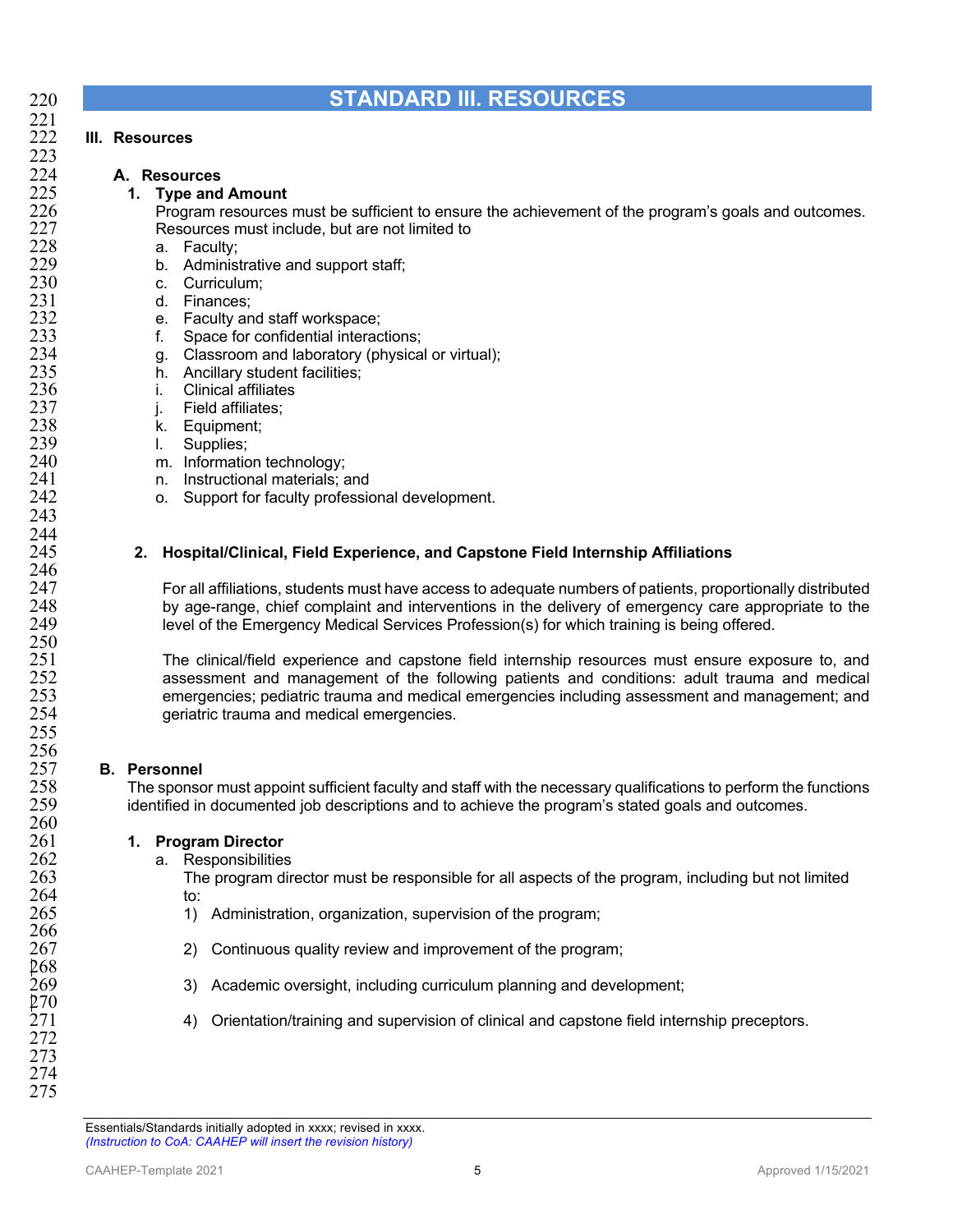276 b. Qualifications<br>277 **b. Australian** 

281

283

285<br>286

 $\frac{287}{288}$ 

290<br>291

292<br>293

294<br>295

296<br>297

303<br>304

306<br>307

309<br>310

 $\frac{312}{313}$ 

 $\frac{315}{316}$ 

318<br>319

320<br>321

323<br>324

326 327<br>328

331

- 277 The program director qualifications must include:<br>278 1) A minimum of a Bachelor's degree or the 278 1) A minimum of a Bachelor's degree or the equivalent to direct a Paramedic program and a 279 minimum of an Associate's degree to direct an Advanced Emergency Medical Technician<br>280 metatrology of an accredited institution of higher education; program from an accredited institution of higher education;
- 282 2) Documented education or experience in instructional methodology;
	- 3) Academic training and experience equivalent to that of a paramedic;
	- 4) Experience in the delivery of prehospital emergency care;
- 288 5) Knowledgeable about the current versions of the *National EMS Scope of Practice* and *National*  **EMS Education Standards, and about evidenced-informed clinical practice.** 
	- It is recommended that the Program Director have a minimum of a Master's degree.

It is recommended that the degree be in a health-related profession, EMS, or education.

295 *It is recommended that the program director is a full-time position.*

# 297 **2. Medical Director**

- 298 a. Responsibilities
- 299 The medical director must<br>300 1) review and approve (
- 300 1) review and approve (rationale) the educational content of the program to include didactic, 301 laboratory, clinical experience, field experience, and capstone field to ensure it meets current<br>302 standards of medical practice: standards of medical practice;
- 304 2) review and approve the required minimum numbers for each of the required patient contacts and procedures listed in these Standards;
- 307 3) review and approve the instruments and processes used to evaluate students in didactic,<br>308 308 aboratory, clinical, field experience, and capstone field internship; laboratory, clinical, field experience, and capstone field internship;
- 4) review the progress of each student throughout the program, and assist in the determination 311 of appropriate corrective measures, when necessary;

It is recommended that corrective measures occur in the cases of adverse outcomes, failing 314 *academic performance, and disciplinary action.*

- 316 5) ensure the competence of each graduate of the program in the cognitive, psychomotor, and<br>317 affective domains:
	- 6) engage in cooperative involvement with the program director;
- 321 7) ensure the effectiveness and quality of any Medical Director responsibilities delegated to an<br>322 Sesociate or Assistant Medical Director. Associate or Assistant Medical Director.

324 *It is recommended that the Medical Director interaction be in a variety of settings, such as lecture,*  325 *laboratory, clinical, capstone field internship. Interaction may be by synchronous electronic methods.*

- 328 b. Qualifications<br>329 The medical d
- 329 The medical director must<br>330 1) be a physician currentl
	- 1) be a physician currently licensed and board certified or equivalent;

Essentials/Standards initially adopted in xxxx; revised in xxxx. *(Instruction to CoA: CAAHEP will insert the revision history)*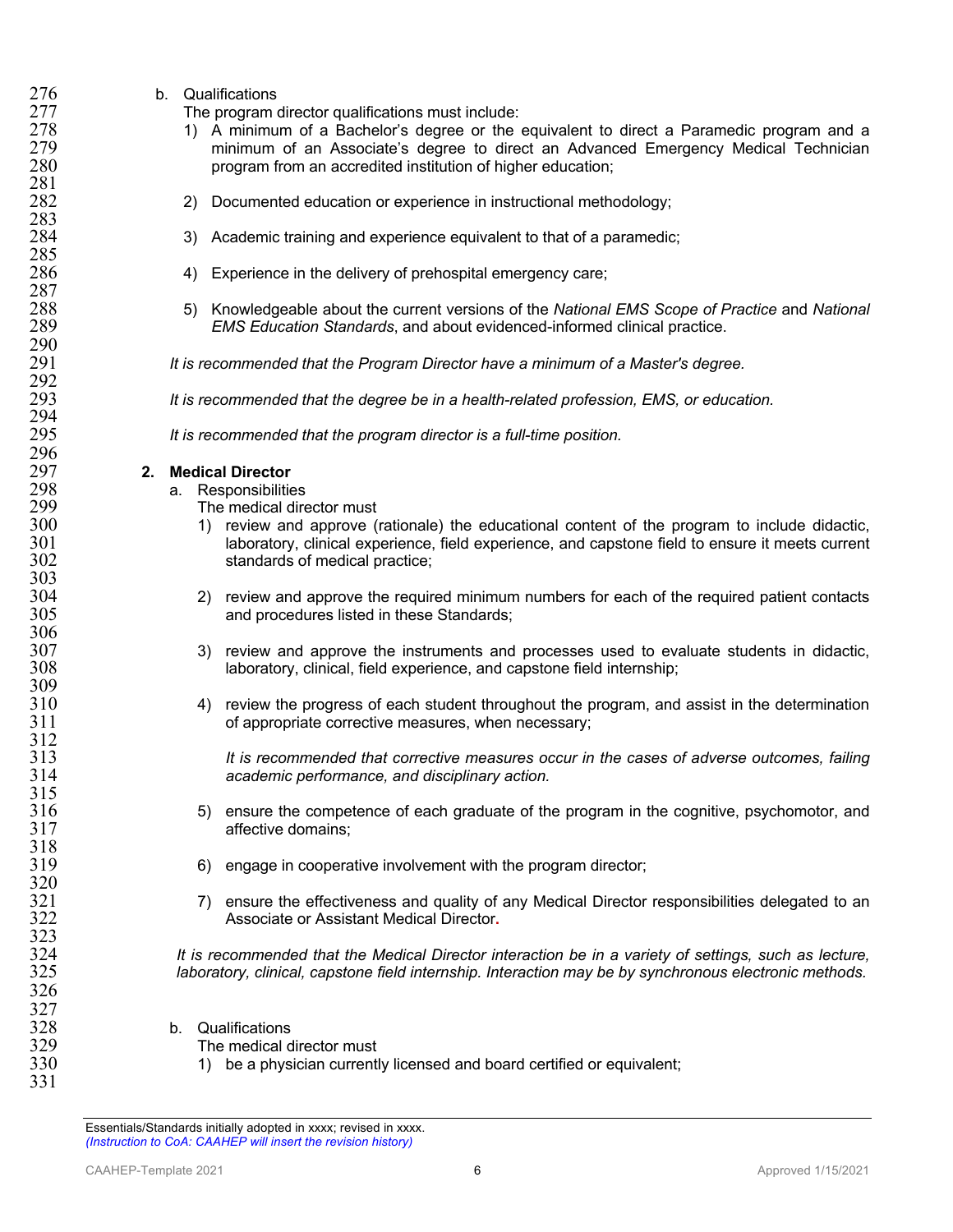- 332 2) have adequate training or experience in the delivery of out-of-hospital emergency care,<br>333 including the proper care and transport of patients, medical direction, and quality improvement 333 including the proper care and transport of patients, medical direction, and quality improvement in out-of-hospital care;
- 336 336 330 33) have the requisite knowledge and skills to advise the program leadership about the clinical/academic aspects of the program; clinical/academic aspects of the program;
- 339 4) be knowledgeable about the education of the Emergency Medical Services Professions, 340 including professional, legislative and regulatory issues regarding the education of the Emergency Medical Services Professions; and,
	- 5) be knowledgeable in teaching the subjects assigned, when applicable.

345 *It is recommended that the Medical Director be board certified in EMS Medicine or Emergency*   $Medicine.$ 

## 348 **3. Associate Medical Director:**

- a. Responsibilities
- 350 1) Fulfill responsibilities as delegated by the program Medical Director.
- 352 b. Qualifications<br>353 The Associate

335

338<br>339

342<br>343

344<br>345

347

351<br>352

357<br>358

361<br>362

365<br>366

370<br>371

374<br>375

380<br>381

384<br>385

387

353 The Associate Medical Director must:

- 354 1) be a physician currently licensed and authorized to practice in the state in which assigned 355 program activities with experience and current knowledge of emergency care of acutely ill and injured patients;
- 358 2) have adequate training or experience in the delivery of out-of-hospital emergency care, including the proper care and transport of patients, medical direction, and quality improvement 360 in out-of-hospital care; and,
- 362 362 3) be knowledgeable about the education of the Emergency Medical Services Professions,<br>363 363 363 363 including professional, legislative and regulatory issues regarding the education of the 363 including professional, legislative and regulatory issues regarding the education of the **Emergency Medical Services Professions.**

## 366 **4. Assistant Medical Director**

367 When the program Medical Director or Associate Medical Director cannot legally provide supervision for out-of-state location(s) of the educational activities of the program, the sponsor must appoint an 369 Assistant Medical Director.

- a. Responsibilities
- 372 1) Medical supervision and oversight of students participating in clinical rotations, field experience<br>373 **1986 1997 12: A ling and/or capstone field internship**. and/or capstone field internship.
- 375 b. Qualifications

376 The Assistant Medical Director must:

- 377 1) be a physician currently licensed and authorized to practice in the jurisdiction of the location of the student(s) with experience and current knowledge of emergency care of acutely ill and 378 the student(s) with experience and current knowledge of emergency care of acutely ill and injured patients;
- 2) have adequate training or experience in the delivery of out-of-hospital emergency care, 382 including the proper care and transport of patients, medical direction, and quality improvement 383 in out-of-hospital care;
- 3) be an active member of the local medical community and participate in professional activities 386 related to out-of-hospital care;

Essentials/Standards initially adopted in xxxx; revised in xxxx. *(Instruction to CoA: CAAHEP will insert the revision history)*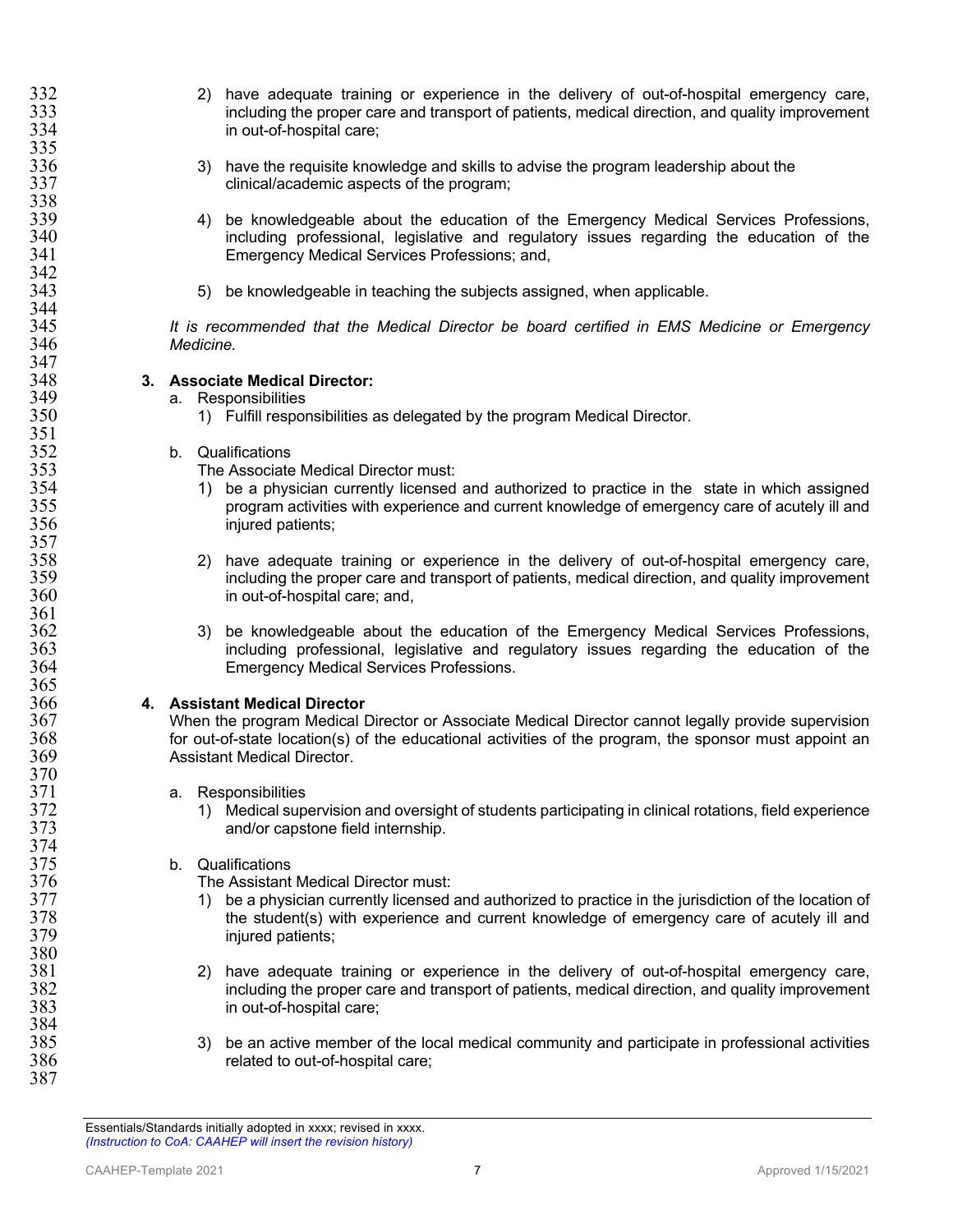388 4) be knowledgeable about the education of the Emergency Medical Services Professions, 389 including professional, legislative and regulatory issues regarding the education of the 390 **Emergency Medical Services Professions.** 

392 *In certain circumstances, such as an out of state satellite location, the program Medical Director may*  393 *delegate program oversight responsibilities to the Associate or Assistant Medical Director under the*  394 *supervision of the program Medical Director.*

# 396 **5. Faculty/Instructional Staff**

397 a. Responsibilities

391<br>392

395<br>396

401

406<br>407

 $\frac{411}{412}$ 

414

418<br>419

421

425<br>426

427<br>428

429<br>430

431<br>432

433<br>434

435<br>436

438<br>439

440<br>441

398 For all didactic, laboratory, and clinical instruction to which a student is assigned, there must be 399 Supervision. and 399 399 state of the qualified individual(s) clearly designated by the program to provide instruction, supervision, and<br>400 stimely assessments of the student's progress in meeting program requirements. timely assessments of the student's progress in meeting program requirements.

402 b. Qualifications<br>403 **b.** Cualifications

Faculty/instructional staff must be effective in teaching and knowledgeable in subject matter as 404 documented by appropriate professional credential(s)/certification(s), education, and experience in 405 the designated content area.

 *For most programs, it is recommended a faculty member assist in teaching and/or clinical coordination in addition to the program director. It is recommended that the faculty member be certified by a nationally recognized certifying organization at an equal or higher level of professional training than the Emergency Medical Services Profession(s) for which training is being offered.*

# 412 **6. Lead Instructor**

When the Program Director delegates specified responsibilities to a lead instructor.

- 415 a. Responsibilities<br>416 **https://www.fracesonal.com**
- 416 The Lead Instructor must:<br>417 1) Perform duties assign
	- 1) Perform duties assigned under the direction and delegation of the Program Director.

419 *The Lead Instructor duties may include teaching paramedic or AEMT course(s) and/or assisting in*  420 *coordination of the didactic, lab, clinical and/or capstone field internship instruction.*

422 b. Qualifications<br>423 The Lead Insti

423 The Lead Instructor must possess:<br>424 The Aminimum of an Associate dec

- 1) a minimum of an Associate degree;
- 2) professional healthcare credential(s);
- 3) experience in emergency medicine / prehospital care;
- 4) knowledge of instructional methods; and,
- 5) teaching experience to deliver content, skills instruction, and remediation.

It is recommended that the Lead Instructors have a Bachelor's degree.

436 *The Lead Instructor role may also include providing leadership for course coordination and supervision of*  437 *adjunct faculty/instructors.*

439 *The program director may serve as the lead instructor.*

# 441 **7. Clinical Coordinator**

- a. Responsibilities
- 443 The clinical coordinator must:<br>444 1) coordinate clinical educat
	- 1) coordinate clinical education;

Essentials/Standards initially adopted in xxxx; revised in xxxx. *(Instruction to CoA: CAAHEP will insert the revision history)*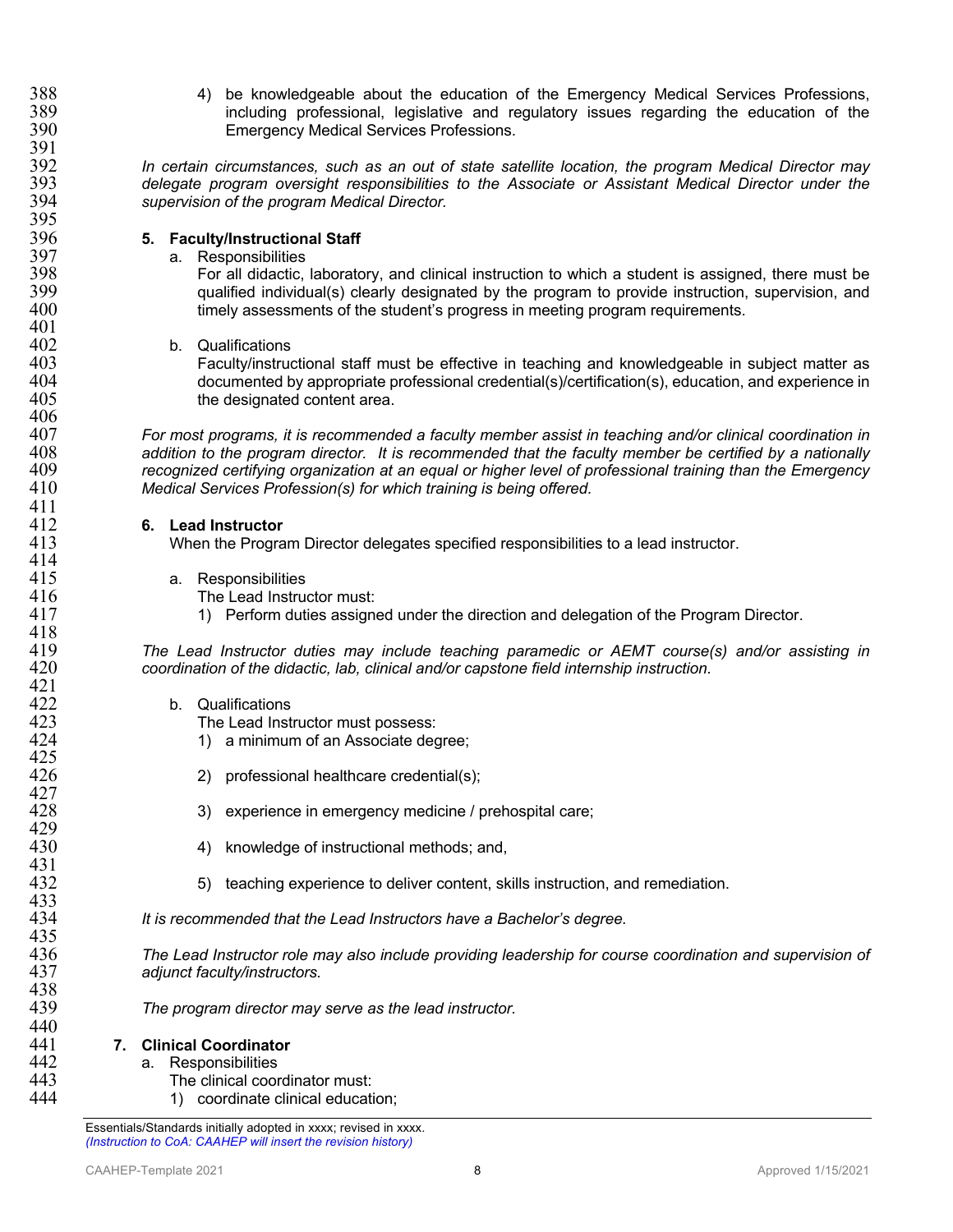- 446 2) ensure documentation of the evaluation and progression of clinical performance;
- 448 3) ensure orientation to the program's requirements of the personnel who supervise or instruct<br>449 students at clinical and capstone field internship sites: students at clinical and capstone field internship sites;
	- 4) coordinate the assignment of students to clinical and filed internship sites.
- 453 b. Qualifications<br>454 The clinical co
- 454 The clinical coordinator must:<br>455 1) have documented experie
	- 1) have documented experience in emergency medical services;
	- 2) possess knowledge of the curriculum; and,
	- 3) possess knowledge about the program's evaluation of student learning and performance.

461 *The Clinical Coordinator can be a faculty member with other teaching responsibilities or assignments.*

463 *Depending on the program size and staffing structure, the same individual may fill the role and responsibilities*  464 *of Program Director and/or Lead Instructor and/or Clinical Coordinator.* 

# 466 **C. Curriculum**

445<br>446

447<br>448

450<br>451

452<br>453

456<br>457

458<br>459

 $\frac{460}{461}$ 

 $\frac{462}{463}$ 

465<br>466

467 The curriculum content must ensure that the program goals are achieved.<br>468 1. Instruction must be based on clearly written course syllabi that in

- 468 1. Instruction must be based on clearly written course syllabi that include course description, course<br>469 http://example.org/courses.methods of evaluation, topic outline, and competencies required for graduation/progr 469 objectives, methods of evaluation, topic outline, and competencies required for graduation/program 470 completion.<br>471 2. Instruction n
- 471 2. Instruction must be delivered in an appropriate sequence of classroom, laboratory, clinical and activities.<br>472 3. The program must demonstrate that the curriculum offered meets or exceeds the content and
- 3. The program must demonstrate that the curriculum offered meets or exceeds the content and 473 competency of the latest edition of the National EMS Education Standards listed in Appendix B of these<br>474 Standards. 474 Standards.<br>475 4. The progra
- 475 4. The program must set and require minimum student competencies for each of the required patients and 476 conditions listed in these Standards, and at least annually evaluate and document that the established<br>477 second program minimums are adequate to achieve entry-level competency. 477 program minimums are adequate to achieve entry-level competency.<br>478 **1988 - S. The capstone field internship must provide the student with an oppor**
- 478 5. The capstone field internship must provide the student with an opportunity to serve as team leader in a<br>479 variety of pre-hospital advanced life support emergency medical situations. variety of pre-hospital advanced life support emergency medical situations.

481 *It is recommended that programs establish an on-time graduation date for each cohort and a maximum*  amount of time to complete all components of the education program.

484 *CAAHEP supports and encourages innovation in the development and delivery of the curriculum.*

### 486<br>487 487 **D. Resource Assessment**

488 The program must, at least annually, assess the appropriateness and effectiveness of the resources 489 described in these Standards. The results of the resource assessment must be the basis for ongoing planning<br>490 and change. An action plan must be developed when needed improvements are identified in the program 490 and change. An action plan must be developed when needed improvements are identified in the program<br>491 sespences. Implementation of the action plan must be documented and results measured by ongoing resource 491 resources. Implementation of the action plan must be documented and results measured by ongoing resource assessment.

493

 $\frac{480}{481}$ 

483<br>484

485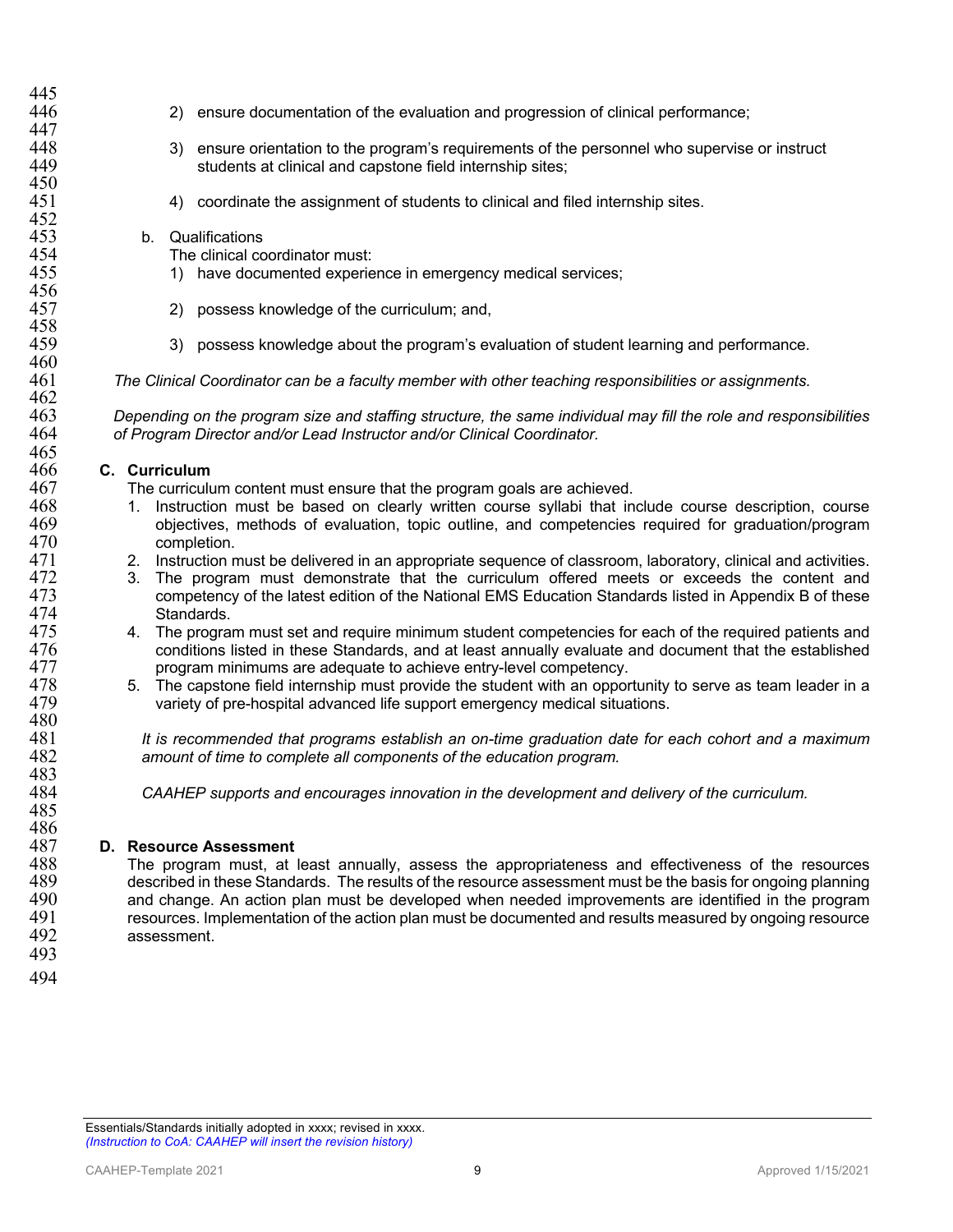496 497

### 495 **STANDARD IV. STUDENT AND GRADUATE EVALUATION/ASSESSMENT**

#### 498 **IV. Student and Graduate Evaluation/Assessment**

## 500 **A. Student Evaluation**

## 501 **1. Frequency and purpose**

Evaluation of students must be conducted on a recurrent basis and with sufficient frequency to provide 503 both the students and program faculty with valid and timely indications of the students' progress toward<br>504 and achievement of the curriculum competencies in the required learning domains. and achievement of the curriculum competencies in the required learning domains.

506 506 Achievement of the program competencies required for graduation must be assessed by criterion-<br>507 feferenced, summative, comprehensive final evaluations in all learning domains at the completion of all 507 referenced, summative, comprehensive final evaluations in all learning domains at the completion of all<br>508 components of the program. components of the program.

510 *Validity means that the evaluation methods chosen are consistent with the learning and performance*  511 *objectives being tested.*

## 513 **2. Documentation**

- 514 a. Student evaluations must be maintained in sufficient detail to document learning progress and achievements.
- 517 b. The program must track and document that each student successfully meets each of the program<br>518 stablished student minimum competency requirements according to patient ages; conditions, 518 established student minimum competency requirements according to patient ages; conditions, 519 pathologies, or complaints; motor skills; and management in lab, clinical, field experience, and field internship.

#### 522 **B. Outcomes**

The program must meet the established outcomes thresholds.

# 526 **1. Assessment**

527 The program must periodically assess its effectiveness in achieving established outcomes. The results<br>528 fit is assessment must be reflected in the review and timely revision of the program. of this assessment must be reflected in the review and timely revision of the program.

530 Established outcomes and assessments must include but are not limited to national or state 531 credentialing examination(s) performance, programmatic retention, graduate satisfaction, employer<br>532 satisfaction, and placement in full or part-time employment or volunteering in the profession or in a satisfaction, and placement in full or part-time employment or volunteering in the profession or in a 533 related profession. The program must meet the outcomes assessment thresholds established by the 534 CoAEMSP.

536 A related profession is one in which the individual is using cognitive, psychomotor, and affective 537 competencies acquired in the educational program.

539 Graduates pursuing academic education related to progressing in health professions or serving in the 540 military may be counted as placed.

542 *It is recommended that a national certification examination program be accredited by the National*  543 *Commission for Certifying Agencies (NCCA), American National Standards Institute (ANSI), or under*  544 *International Organization for Standardization (ISO).*

546 *Results from an alternative examination may be accepted as an outcome, if designated as equivalent*  547 *by the organization whose credentialing examination is so accredited.*

Essentials/Standards initially adopted in xxxx; revised in xxxx. *(Instruction to CoA: CAAHEP will insert the revision history)*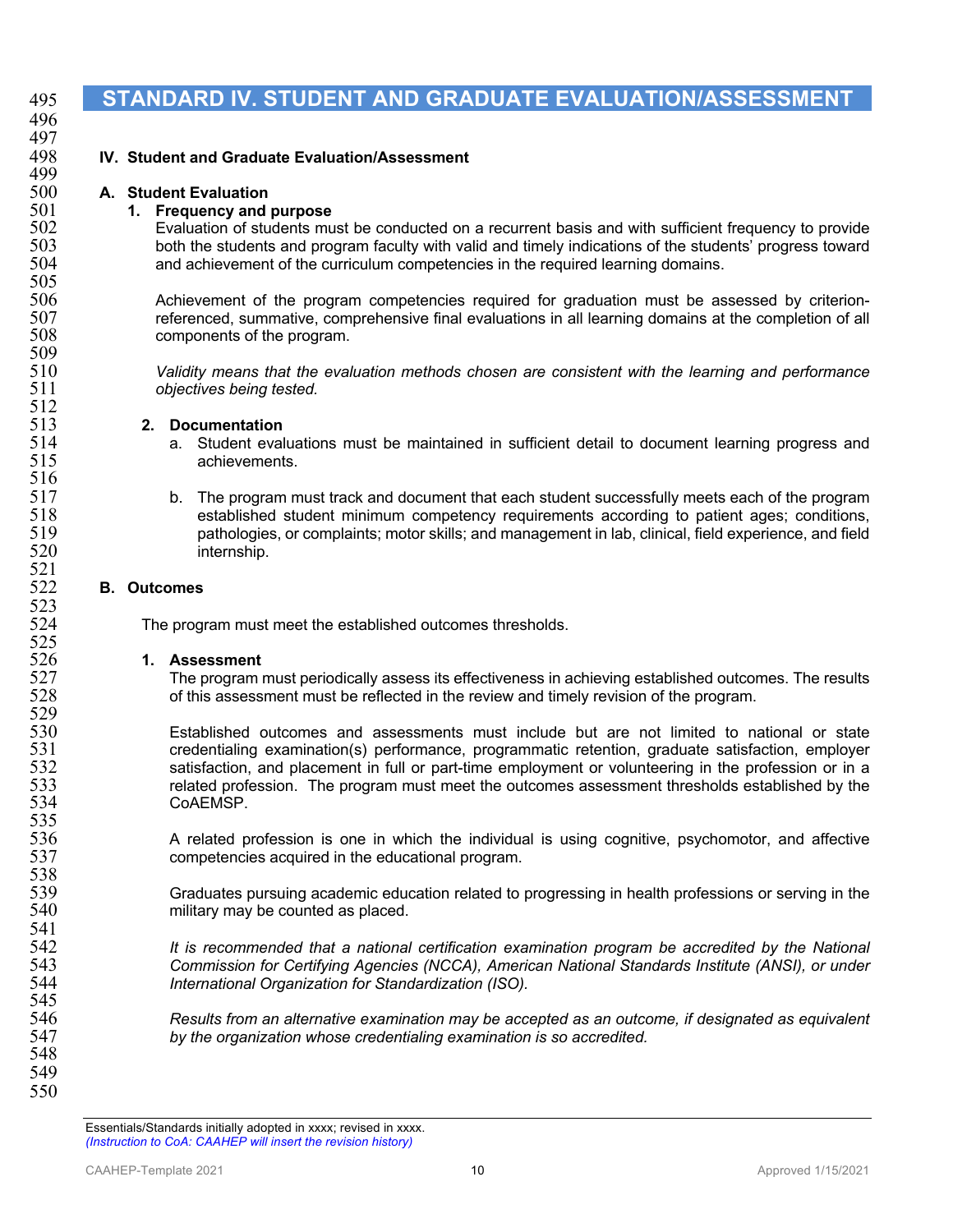# 551 **2. Reporting**

552 At least annually, the program must submit to the CoAEMSP the program goal(s), outcomes assessment results, and an analysis of the results.

555 If established outcomes thresholds are not met, the program must participate in a dialogue with and submit an action plan to the CoAEMSP that responds to the identified deficiency(ies). The action plan 557 must include an analysis of any deficiencies, corrective steps, and timeline for implementation. The 558 program must assess the effectiveness of the corrective steps.

### 563 **STANDARD V. FAIR PRACTICES**

#### 565 **V. Fair Practices**

554<br>555

564<br>565

566

570<br>571

583<br>584

590

596<br>597

599<br>600

## 567 **A. Publications and Disclosure**

- 568 1. Announcements, catalogs, publications, advertising, and websites must accurately reflect the program offered
- 571 2. At least the following must be made known to all applicants and students  $572$  a. Sponsor's institutional and programmatic accreditation status:
- 572 a. Sponsor's institutional and programmatic accreditation status;<br>573 b. Name, and website address of CAAHEP;
- 573 b. Name, and website address of CAAHEP;<br>574 c. Admissions policies and practices:
- 574 c. Admissions policies and practices;<br>575 d. Technical standards;
- 575 d. Technical standards;<br>576 e. Occupational risks;
- 576 e. Occupational risks;<br>577 f. Policies on advance
- 577 f. Policies on advanced placement, transfer of credits, and credits for experiential learning;<br>578 set al. Number of credits required for completion of the program;
	- g. Number of credits required for completion of the program;
- 579 h. Availability of articulation agreements for transfer of credits;<br>580 **hand in the Tuition/fees and other costs required to complete the program**
- 580 i. Tuition/fees and other costs required to complete the program;<br>581 i. Policies and processes for withdrawal and for refunds of tuition.
	- j. Policies and processes for withdrawal and for refunds of tuition/fees; and,
- 582 k. Policies and processes for assignment of clinical experiences.
- 584 3. At least the following must be made known to all students<br>585 a. Academic calendar:
- 585 a. Academic calendar;<br>586 b. Student grievance p
- 586 b. Student grievance procedure;<br>587 c. Appeals process;
- 587 c. Appeals process;<br>588 d. Criteria for succes
	- d. Criteria for successful completion of each segment of the curriculum and for graduation; and
- 589 e. Policies by which students may perform clinical work while enrolled in the program.
- 591 4. The sponsor must maintain and make accessible to the public on its website a current and consistent 592 592 summary of student/graduate achievement that includes one or more of these program outcomes:<br>593 hational or state credentialing examination(s), programmatic retention, and placement in full or partnational or state credentialing examination(s), programmatic retention, and placement in full or part-594 time employment or volunteering in the profession or a related profession as established by the CoAEMSP.

597 *It is recommended that the sponsor develop a suitable means of communicating to the communities of*  598 *interest the achievement of students/graduates (e.g., through a website or electronic or printed documents).*

#### 600 **B. Lawful and Non-discriminatory Practices**

601 All activities associated with the program, including student and faculty recruitment, student admission, and 602 faculty employment practices, must be non-discriminatory and in accord with federal and state statutes, 603 rules, and regulations. There must be a faculty grievance procedure made known to all paid faculty.

Essentials/Standards initially adopted in xxxx; revised in xxxx. *(Instruction to CoA: CAAHEP will insert the revision history)*